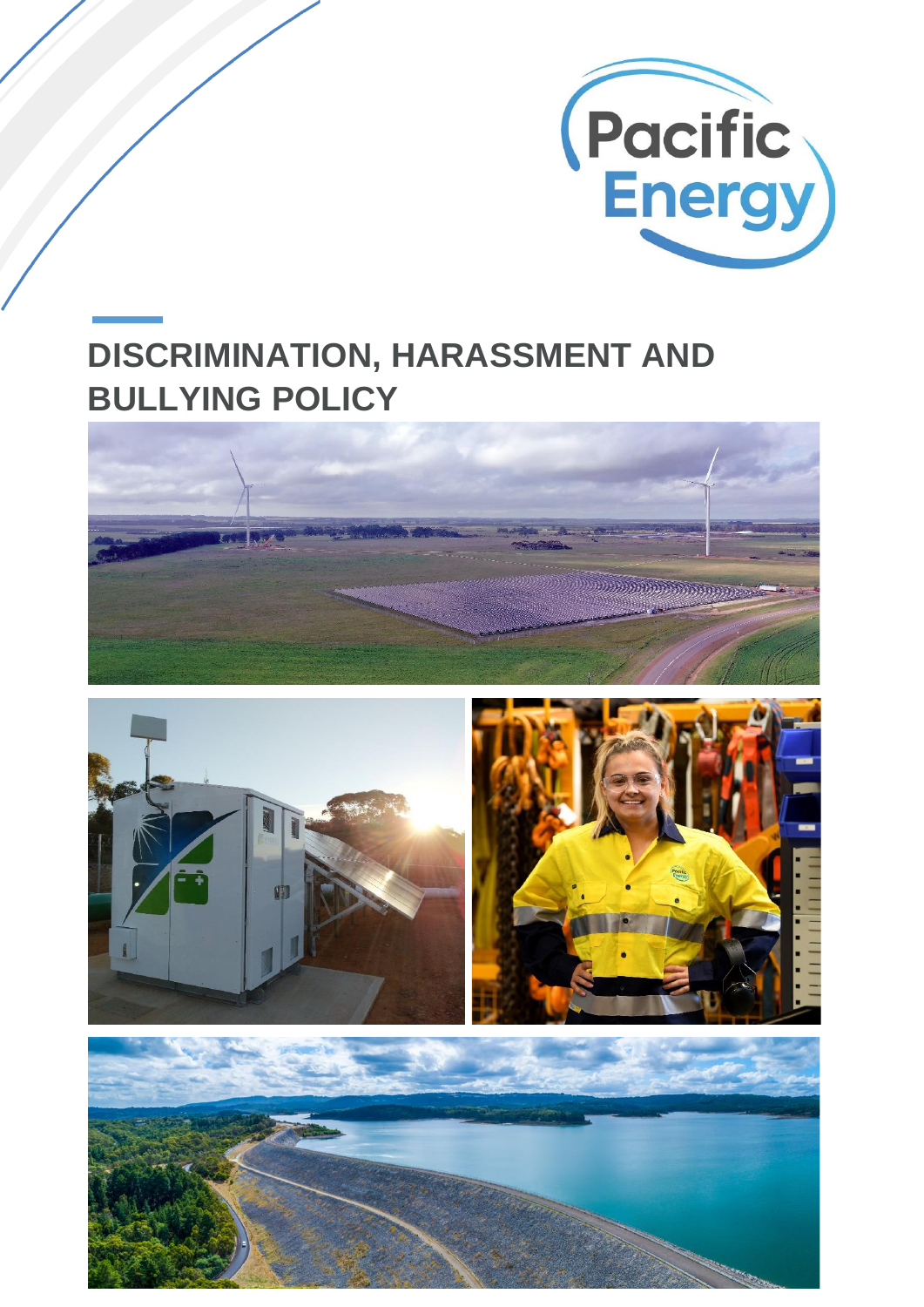## **TABLE OF CONTENTS**

| 1 <sup>1</sup>                                                                     |  |  |  |  |  |
|------------------------------------------------------------------------------------|--|--|--|--|--|
| 1.1                                                                                |  |  |  |  |  |
| 1.2                                                                                |  |  |  |  |  |
| 1.3                                                                                |  |  |  |  |  |
| 1.4                                                                                |  |  |  |  |  |
| 2.                                                                                 |  |  |  |  |  |
| 3.                                                                                 |  |  |  |  |  |
| $4_{\cdot}$                                                                        |  |  |  |  |  |
| 4.1                                                                                |  |  |  |  |  |
| 4.2                                                                                |  |  |  |  |  |
| 4.3                                                                                |  |  |  |  |  |
| 5.                                                                                 |  |  |  |  |  |
| 5.1                                                                                |  |  |  |  |  |
| 5.2                                                                                |  |  |  |  |  |
| 6.                                                                                 |  |  |  |  |  |
| 7.                                                                                 |  |  |  |  |  |
| RESPONDING TO INSTANCES OR REPORTS OF BULLYING, HARASSMENT OR DISCRIMINATORY<br>8. |  |  |  |  |  |
| 8.1                                                                                |  |  |  |  |  |
| 8.2                                                                                |  |  |  |  |  |
| 8.3                                                                                |  |  |  |  |  |
| 8.4                                                                                |  |  |  |  |  |
| 8.5                                                                                |  |  |  |  |  |
| 9.                                                                                 |  |  |  |  |  |
| 9.1                                                                                |  |  |  |  |  |
| 9.2                                                                                |  |  |  |  |  |
| 9.3                                                                                |  |  |  |  |  |
| 9.4                                                                                |  |  |  |  |  |
|                                                                                    |  |  |  |  |  |
| 10.1                                                                               |  |  |  |  |  |
| 10.2                                                                               |  |  |  |  |  |
| 10.3                                                                               |  |  |  |  |  |
| 10.4                                                                               |  |  |  |  |  |
| 10.4.1                                                                             |  |  |  |  |  |
| 10.4.2                                                                             |  |  |  |  |  |
| 11.                                                                                |  |  |  |  |  |
|                                                                                    |  |  |  |  |  |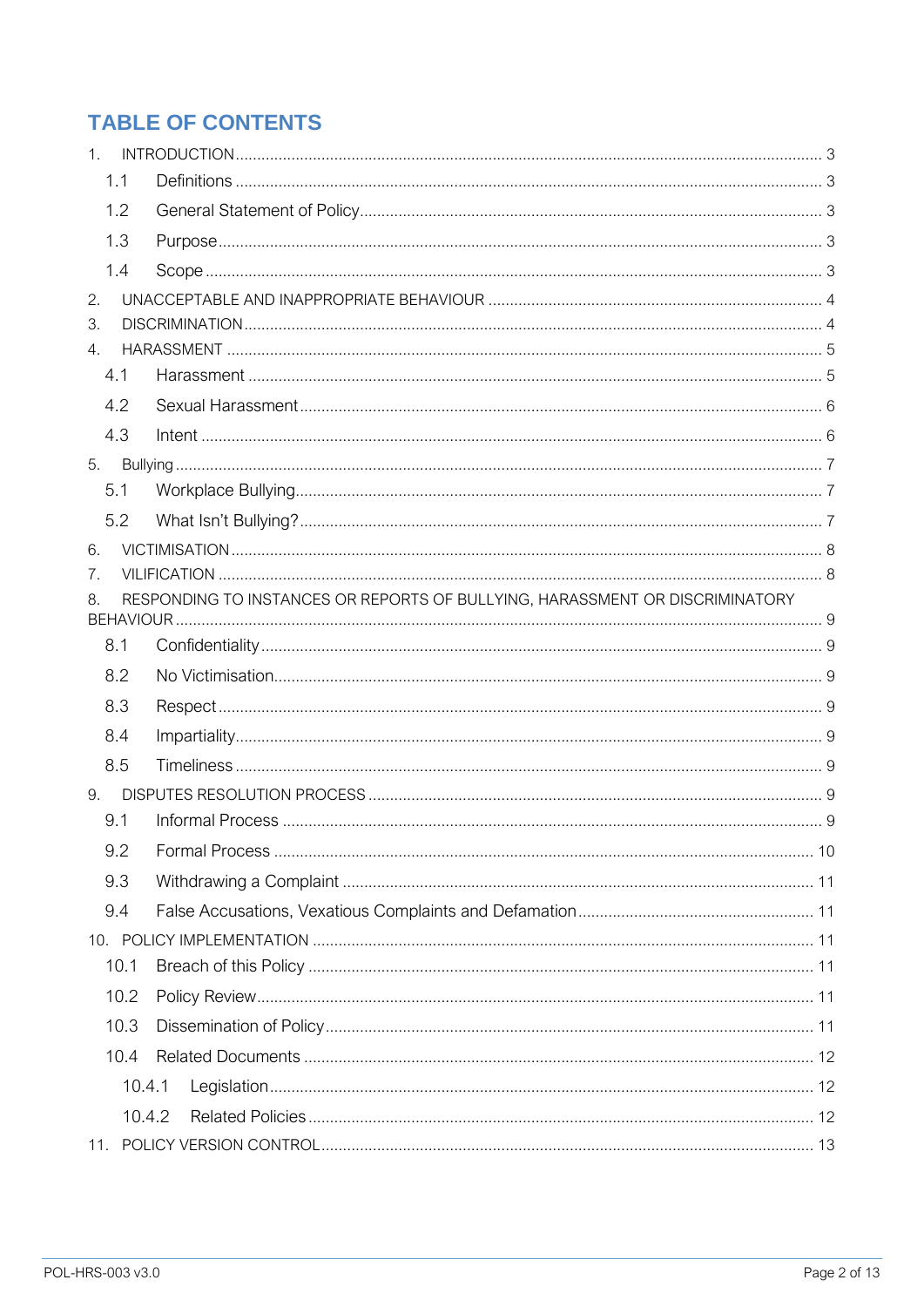## <span id="page-2-0"></span>**1. INTRODUCTION**

<span id="page-2-1"></span>

| <b>Definitions</b><br>1.1 |                                                                                                                                    |  |
|---------------------------|------------------------------------------------------------------------------------------------------------------------------------|--|
| Personnel                 | All employees, contractors, consultants, and visitors of the Pacific<br>Energy group of companies (the Group).                     |  |
| <b>Employees</b>          | Any person with a direct employment relationship with the Group and<br>therefore paid by the Group either through wages or salary. |  |
| Manager                   | An individual employee's direct supervisor/manager                                                                                 |  |
| <b>CEO</b>                | <b>Chief Executive Officer</b>                                                                                                     |  |

#### <span id="page-2-2"></span>**1.2 General Statement of Policy**

The Group is committed to providing a safe, flexible, and respectful environment for employees free from all forms of discrimination, bullying and sexual harassment.

The Group's philosophy is that all employees have the right to be treated equally and with dignity, respect and courtesy.

#### <span id="page-2-3"></span>**1.3 Purpose**

The Group's policy serves as a guide to what is appropriate and responsible behaviour whether at the workplace or when representing the Group at any time or location.

Employees are expected to uphold this policy. The Group has a legal obligation to take all reasonable steps to ensure that its workplace is free of any form of discrimination, harassment, sexual harassment, bullying and victimisation. These types of conduct are unlawful and will not be tolerated under any circumstances.

Any instance of such inappropriate behaviour, as outlined in this policy, will be investigated promptly and confidentially. Disciplinary action, which may include termination of employment, will be taken against any person found to have breached this Policy.

#### <span id="page-2-4"></span>**1.4 Scope**

All employees contribute to the creation of a discrimination free and inclusive workplace and a healthy workplace culture.

Managers have a particular obligation to model appropriate behaviour at all times, promote this policy, treat all complaints seriously and attend to them promptly and monitor the work environment.

All employees have the responsibility to comply with this policy; report incidents to their managers and not to participate in discriminatory, bullying or harassing behaviour.

This policy relates to the treatment of all Group personnel.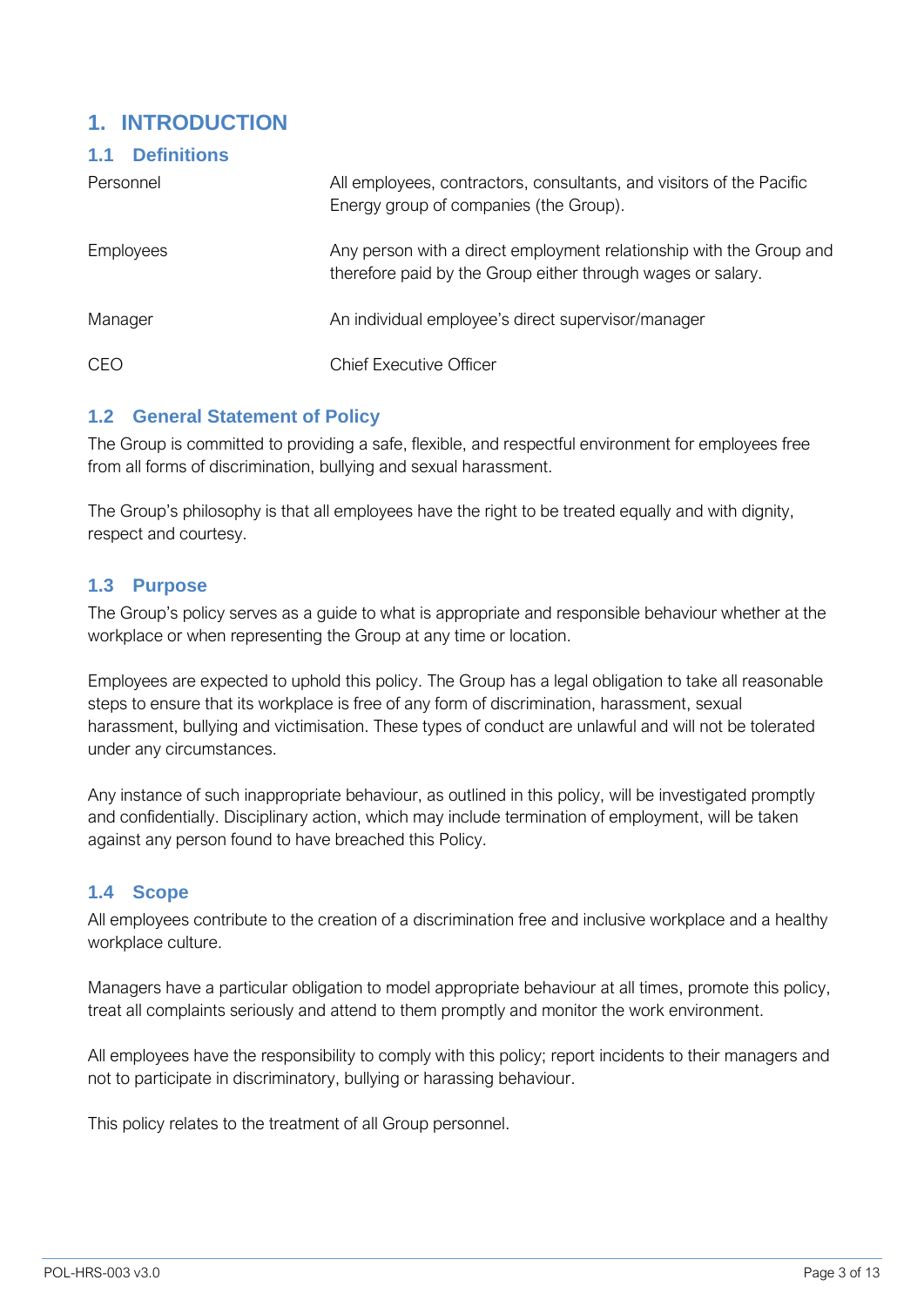This policy is not limited to the workplace or working hours, and will include all work-related events including, but is not limited to; lunches, functions, meetings, conferences, remote workplaces & associated accommodation.

This policy also applies to all communication tools related or associated to an individual's relationship with the Group, such as but not limited to use of email, online collaboration tools, mobile phones, an/or social media.

## <span id="page-3-0"></span>**2. UNACCEPTABLE AND INAPPROPRIATE BEHAVIOUR**

Behaviours that are deemed unacceptable and inappropriate are:

- − Discrimination;
- − Harassment / Sexual Harassment;
- − Bullying;
- − Victimisation; and
- − Vilification.

Unacceptable and inappropriate behaviour may be:

- − Intended or unintended; and
- − Physical, verbal, written or indirect.

## <span id="page-3-1"></span>**3. DISCRIMINATION**

All forms of discrimination are covered by this policy. Discrimination, which includes both direct and indirect discrimination, is essentially any practice that makes distinctions between individuals or groups so as to disadvantage some or advantage others.

Direct discrimination occurs when a person, or a group of people, are treated less favourably than another person or group, in the same or similar circumstances, because of irrelevant attributes such as their age, race, sex, marital status, or family responsibilities; etc.

Indirect discrimination occurs when an apparently neutral requirement, condition or rule unfairly impacts on people with a particular attribute or characteristic (e.g., disability, gender or race) compared to people without that attribute, and the rule or requirement is not reasonable in the circumstances. For example, providing a service on the first floor of a building where the only access is by stairs could, in some circumstances, be considered indirect discrimination against a person with impaired mobility.

It is unlawful to discriminate based on the following characteristics:

- − Age (being regarded as too young or too old)
- − Family responsibility (having a caring role) and/or carer status
- − Family status (being a relative of a particular person or being a particular relative)
- − Gender history and/or identity (having a reassigned gender)
- − Disability or impairment (having a physical, intellectual or mental disability)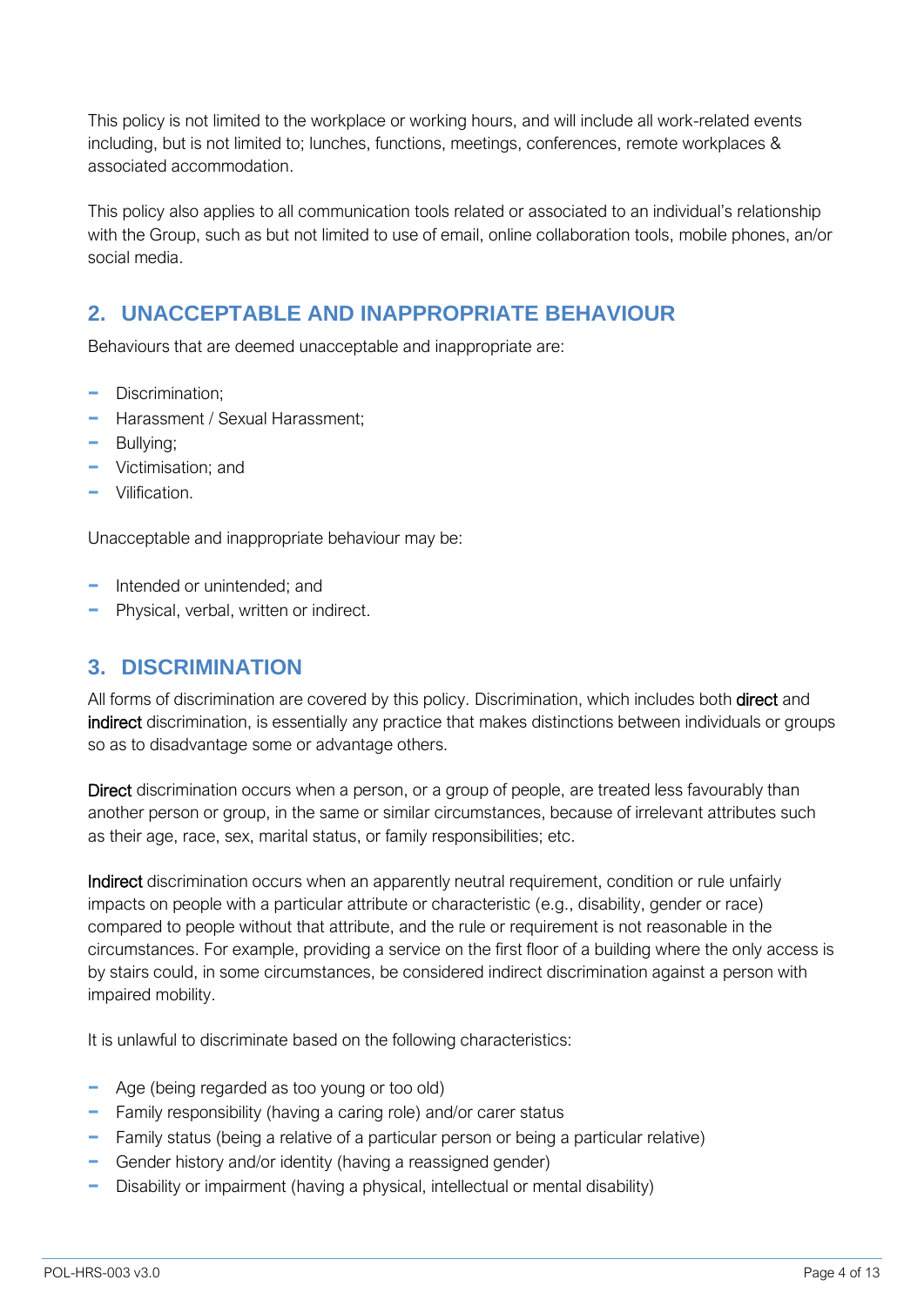- − Marital status (being single, married, a de facto partner, separated, divorced or widowed)
- − Political conviction (including a lack of conviction)
- − Pregnancy or possible pregnancy
- − Race (including colour, ethnicity or national origin or descent)
- − Religious conviction (including a lack of conviction)
- − Sex (being a man or woman)
- − Sexual orientation (including heterosexuality, homosexuality, lesbianism, bisexuality) and lawful sexual activity
- − Social origin (family background or local origin)
- − Breastfeeding
- − Physical features (height, weight, birthmarks, scarring, etc.)
- − Industrial Activity

Discrimination may involve, but is not limited to:

- − offensive jokes, questions or suggestions, or derogatory comments, about another employee's racial or ethnic background, sex, sexual orientation, gender identity, gender expression, disability or physical appearance;
- − stereotyping by expressing assumptions about an individual's or a group's behaviour, values, culture or abilities on the basis of racial or ethnic background;
- − displays of images such as pictures, calendars, pin-ups, poster, computer images (e.g., emails) etc. which are offensive and derogatory; and
- − racist language by the using terms which are regarded as offensive or derogatory to describe racial or ethnic groups.

## <span id="page-4-0"></span>**4. HARASSMENT**

#### <span id="page-4-1"></span>**4.1 Harassment**

Harassment is defined as unwelcome, offensive, abusive, belittling, or threatening behaviour or language that has the effect of intimidating, offending, or humiliating a person. Harassment may be verbal, written, visual or physical in nature. Harassment will usually be repeated behaviour but can also consist of a single act.

Generally, harassment is any behaviour that is:

- − not wanted, not asked for and not returned;
- − likely to humiliate, seriously embarrass, offend, and/or intimidate someone; or
- − based on a personal characteristic (disability, ethnicity, gender, age, sexual orientation).

Examples of harassment are as follows (but are not limited to):

- − spreading rumours;
- − making fun of someone;
- − obscene telephone calls/letters/e-mail messages;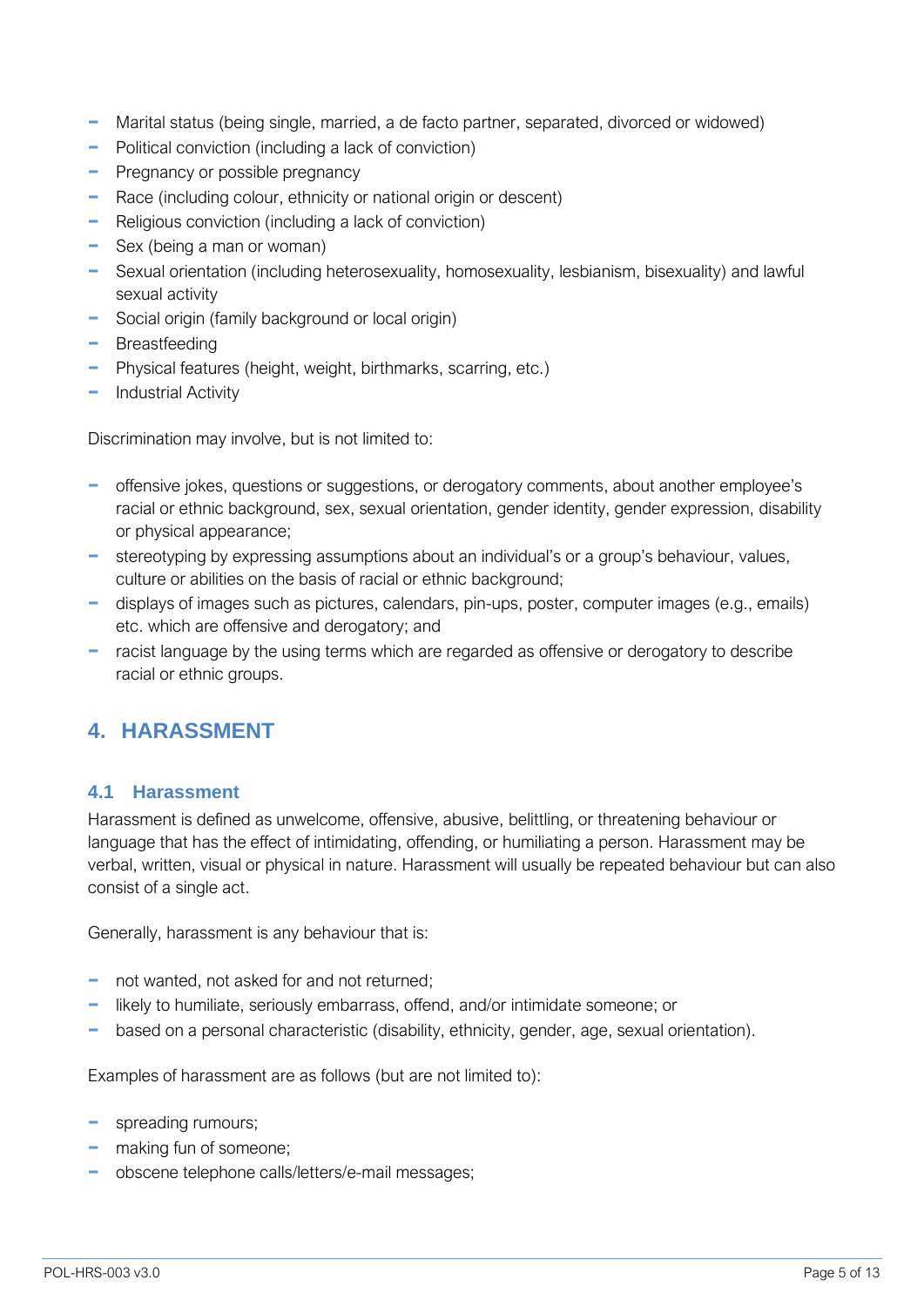- − offensive jokes;
- − repeated questions about someone's personal life;
- − threats or insults;
- − name calling; or
- − use of inappropriate language.

#### <span id="page-5-0"></span>**4.2 Sexual Harassment**

Sexual harassment includes an unwelcome sexual advance or request for sexual favours or unwelcome conduct of a sexual nature. The behaviour must be such that the harassed person has reasonable grounds to believe if they reject the advance, refuse the request or object to the conduct they will be disadvantaged, or they are in fact disadvantaged. Sexual harassment does not need to be repeated or continuous, it can involve a single incident.

Sexual harassment can take numerous forms including, but not limited to:

- − sexual advances and invitations;
- − requests for sexual favours;
- − sexual innuendo;
- − verbal or physical contact such as leering, touching, patting or brushing against a person;
- − offensive jokes, remarks, spreading rumours of a sexual nature or about a person's sexual or private life;
- − displays of pornography and sexually explicit and offensive material; or
- − telephone, email, text messages or mail that may be sexually explicit, offensive and obscene.

Sexual harassment also includes behaviour that is an offence under criminal law such as physical assault, indecent exposure, sexual assault, stalking or obscene communications. A person who is found to have sexually harassed another may have committed a criminal offence and be subject to the associated penalties.

Each supervisor/line manager has a responsibility to maintain the workplace free of any form of sexual harassment. In addition, no supervisor is to favour in any way an employee because that person has performed or shown a willingness to perform sexual favours.

If such behaviour makes an employee feel offended, humiliated, or intimidated, then harassment and/or discrimination is occurring in the workplace and immediate action is required.

#### <span id="page-5-1"></span>**4.3 Intent**

A person does not need to intend to offend, humiliate, or intimidate, or even to know that this was the effect of the behaviour for this conduct to be against the law.

The conduct will amount to harassment if a reasonable person, having regard to all the circumstances, would have anticipated the possibility that the person harassed would be offended, humiliated, insulted or intimidated.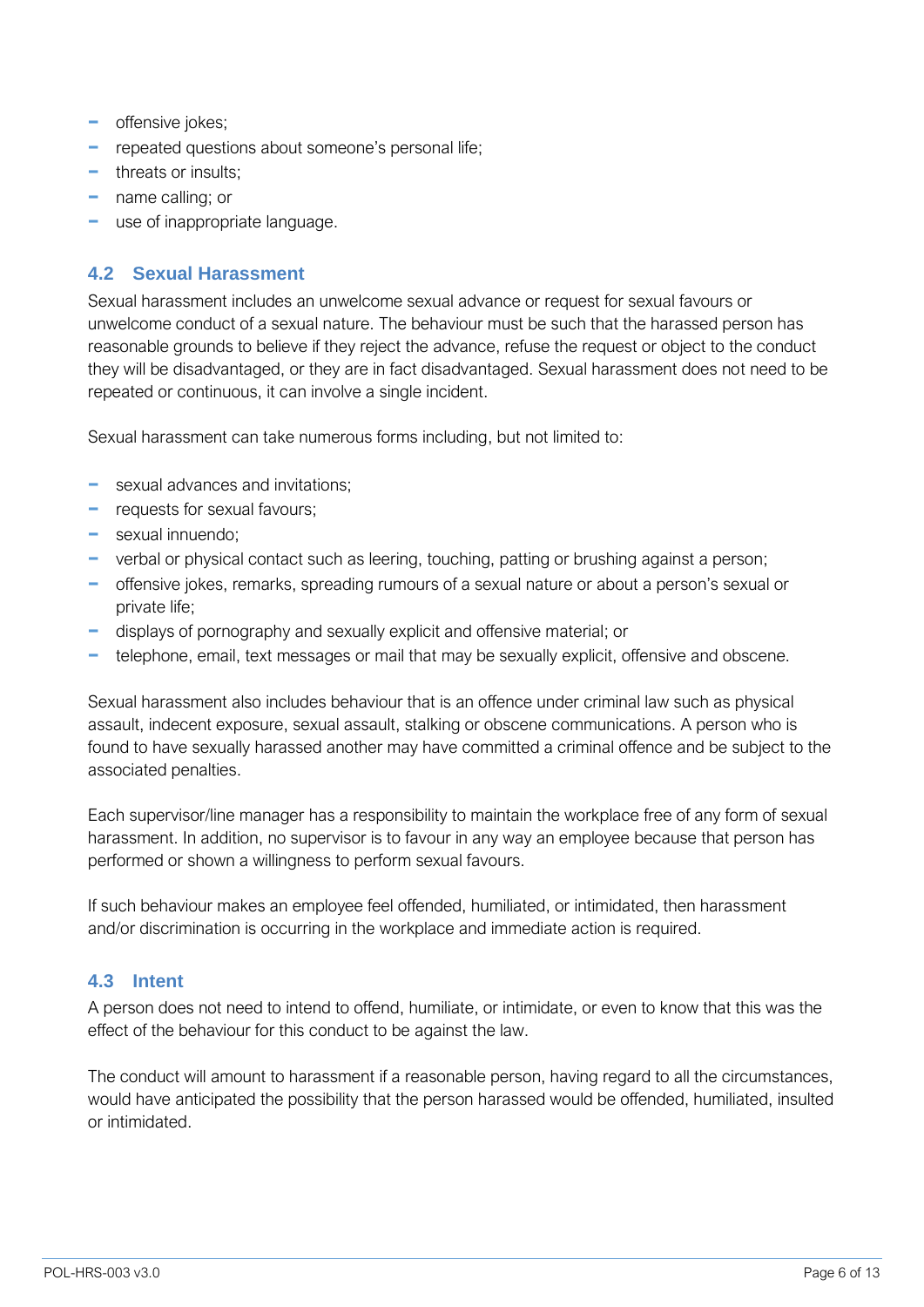## <span id="page-6-0"></span>**5. BULLYING**

#### <span id="page-6-1"></span>**5.1 Workplace Bullying**

Workplace bullying is usually (but not always) repeated, inappropriate, offensive, or degrading behaviour by one or more persons against another or others, at the place of work and/or in the course of employment. Workplace bullying can be direct or indirect and could reasonably be regarded as undermining the individual's right to dignity at work. Bullying creates a risk to an individual's mental or physical health and safety.

A bully is a person who uses their strength or power to coerce others by fear or to persecute or oppress by force and threat. Bullying constitutes offensive treatment through vindictive, cruel, malicious, or humiliating attempts to undermine an individual.

Bullying behaviour may include (but is not limited to):

- − repeated shouting, swearing, personal insults and name calling,
- − persistent criticism,
- − spreading unfounded rumours,
- − ignoring or excluding someone from the work / training group,
- − persecution through instilling fear and making threats,
- − constantly undervaluing effort,
- − public reprimands and humiliation
- − refusing to listen to another's point of view
- − removing areas of responsibility and/or refusing to delegate,
- − constantly changing targets or work deadlines,
- − withholding work related information or supplying incorrect information
- − blocking applications for leave, training or promotion.

#### <span id="page-6-2"></span>**5.2 What Isn't Bullying?**

An isolated incident of inappropriate or unreasonable behaviour may be an affront to dignity at work but as a one-off incident it is not considered to be bullying. However, since an employer has a general duty to provide employees with a safe workplace and systems of work, single incidents of this type should not be ignored.

It is important to differentiate between a person's legitimate authority at work and bullying. All employers have a legal right to direct and control how work is done, and managers have a responsibility to monitor workflow and give feedback on performance.

If an employee has obvious performance problems, these should be identified and dealt with in a constructive way that does not involve personal insults or derogatory remarks. In situations where an employee is dissatisfied with management practices, the problem should also be raised in a manner that does not involve personal abuse.

For clarity, bullying does not include: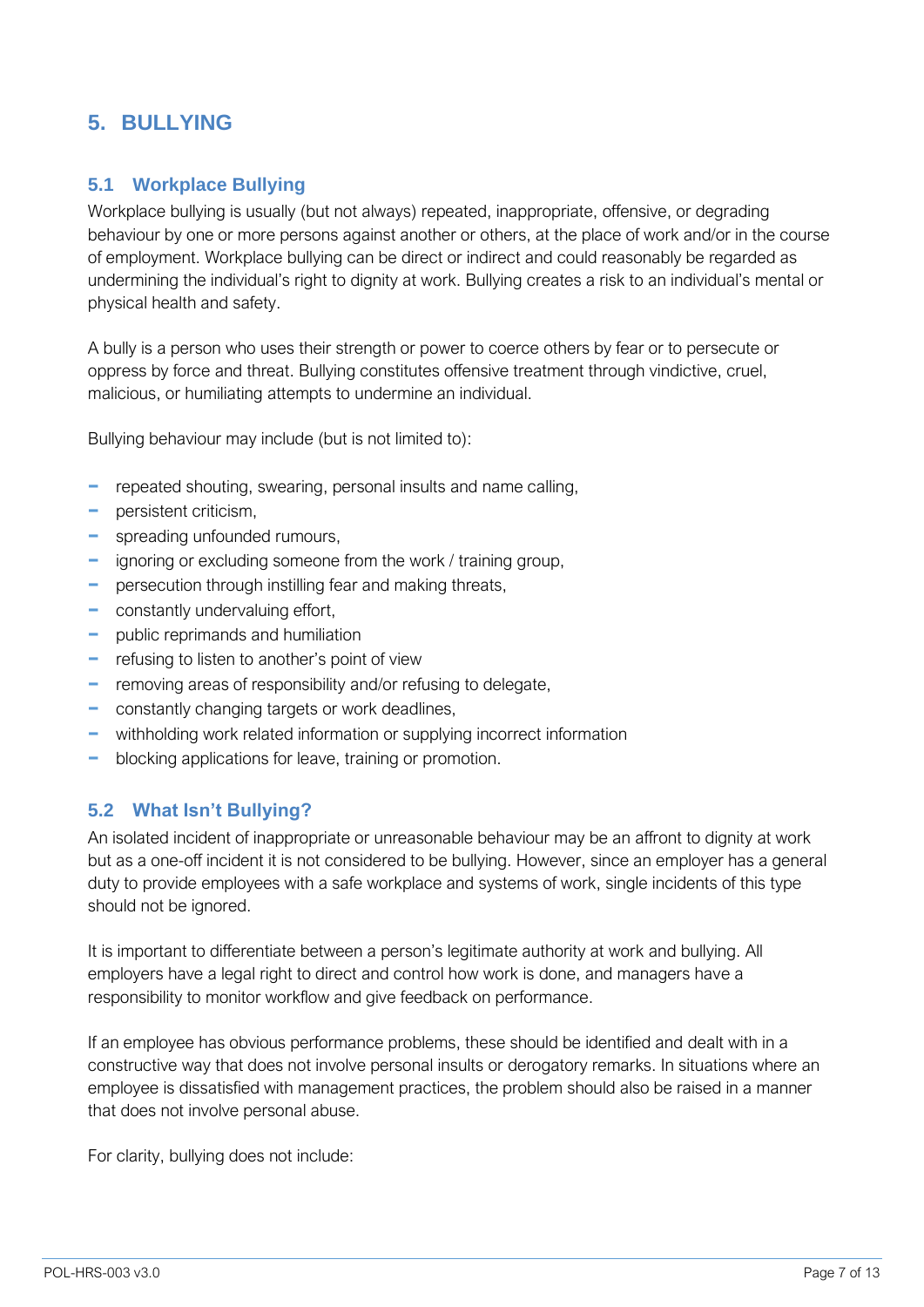- − Reasonable management action;
- − Genuine and reasonable disciplinary processes;
- − Reasonable performance management such as constructively delivered feedback or counselling that is intended to assist individuals to improve their work performance or the standard of their behaviour. For example, objective comments which indicate observable performance deficiencies; or
- − Directing and controlling how work is done (a fundamental right of employers).

## <span id="page-7-0"></span>**6. VICTIMISATION**

Victimisation occurs where a person is treated or threatened to be treated in an adverse manner because of making or threatening to make a complaint. This means subjecting or threatening to subject someone to a detriment, because they propose to, have, or are believed to have, under this procedure, equal opportunity legislation or occupational health and safety legislation:

- asserted their rights under this procedure, or the relevant legislation;
- − alleged that another person has breached this procedure or the relevant legislation; or
- − assisted someone in raising an issue.

A detriment in employment includes demotion, dismissal, transfer, suspension, loss of a benefit, being ostracised from work- or work-related social functions, or being the subject of gossip and innuendo.

It is unacceptable and against the law for any person to be treated differently because they decided to exercise their legal rights under anti-discrimination laws or to help someone else do the same.

## <span id="page-7-1"></span>**7. VILIFICATION**

Vilification is any public act that incites, urges, or encourages hatred or severe ridicule towards a person, or group of people, because they are (or are thought to be) members of a particular group or because of a particular attribute.

The Group will not tolerate vilification in the workplace.

Any employee found to have engaged in vilification may be the subject of disciplinary action which may result in termination of employment. Appropriate action will also be taken where a person who is not an employee of the Group, but still engaged to perform work for the Group, is found to have engaged in vilification.

Certain forms of vilification, such as racial vilification, are unlawful; however, the fact that a type of vilification is not unlawful does not mean that it does not breach this Standard.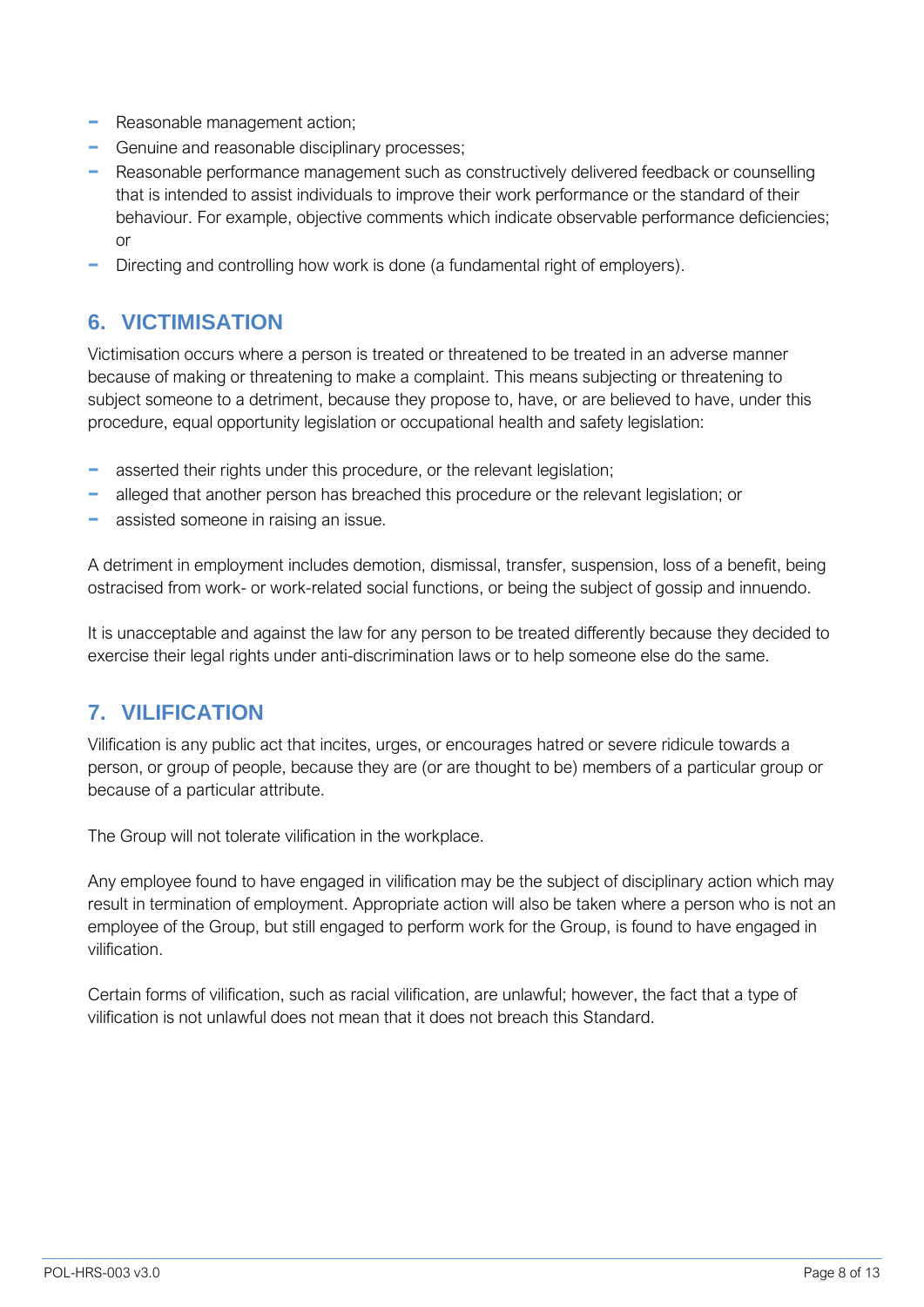## <span id="page-8-0"></span>**8. RESPONDING TO INSTANCES OR REPORTS OF BULLYING, HARASSMENT OR DISCRIMINATORY BEHAVIOUR**

#### <span id="page-8-1"></span>**8.1 Confidentiality**

An accusation of any inappropriate behaviour, as defined in this policy, can be potentially defamatory. Confidentiality should be respected and maintained at all times when taking action or responding to claims of bullying, harassment or discrimination.

Only the people directly involved in a complaint or in resolving it, should have access to information about the issue. Those involved should also be told about the requirements of confidentiality and their resulting obligations. Discussions, information, and records related to complaints will remain factual. When confidentiality cannot be guaranteed, this must be clearly indicated.

#### <span id="page-8-2"></span>**8.2 No Victimisation**

The Group will take all necessary steps to ensure that no victimisation occurs against anyone who makes a complaint. Should an employee (the first employee) victimise another employee for making a complaint, the first employee shall be disciplined including as to potential termination of employment.

No action will be taken against anyone for making a valid, truthful complaint or helping someone in making a valid, truthful complaint. Disciplinary action, including possible termination, may ensue against employees who make deliberately false and/or malicious complaints.

#### <span id="page-8-3"></span>**8.3 Respect**

All parties have a right to be treated with respect. All parties have a right to be informed of what has been alleged against them and to put their case in reply.

#### <span id="page-8-4"></span>**8.4 Impartiality**

All parties have the right to be treated with impartiality and for any decision to be made by an impartial decision-maker. All parties have the right to appeal against a decision.

#### <span id="page-8-5"></span>**8.5 Timeliness**

Any allegation of inappropriate behaviour, as defined in this policy, will be investigated in a timely fashion and action taken to facilitate a timely resolution to the issue.

## <span id="page-8-6"></span>**9. DISPUTES RESOLUTION PROCESS**

Parties who believe they are the victims of any inappropriate behaviour, as defined in this policy, should use the following processes to resolve their grievances.

#### <span id="page-8-7"></span>**9.1 Informal Process**

In many cases, simply telling the person concerned that their behaviour is causing distress, explaining why it is unwelcome and asking for it to stop will be sufficient. Often, the person is not aware that their behaviour is causing distress, and they will stop immediately once told.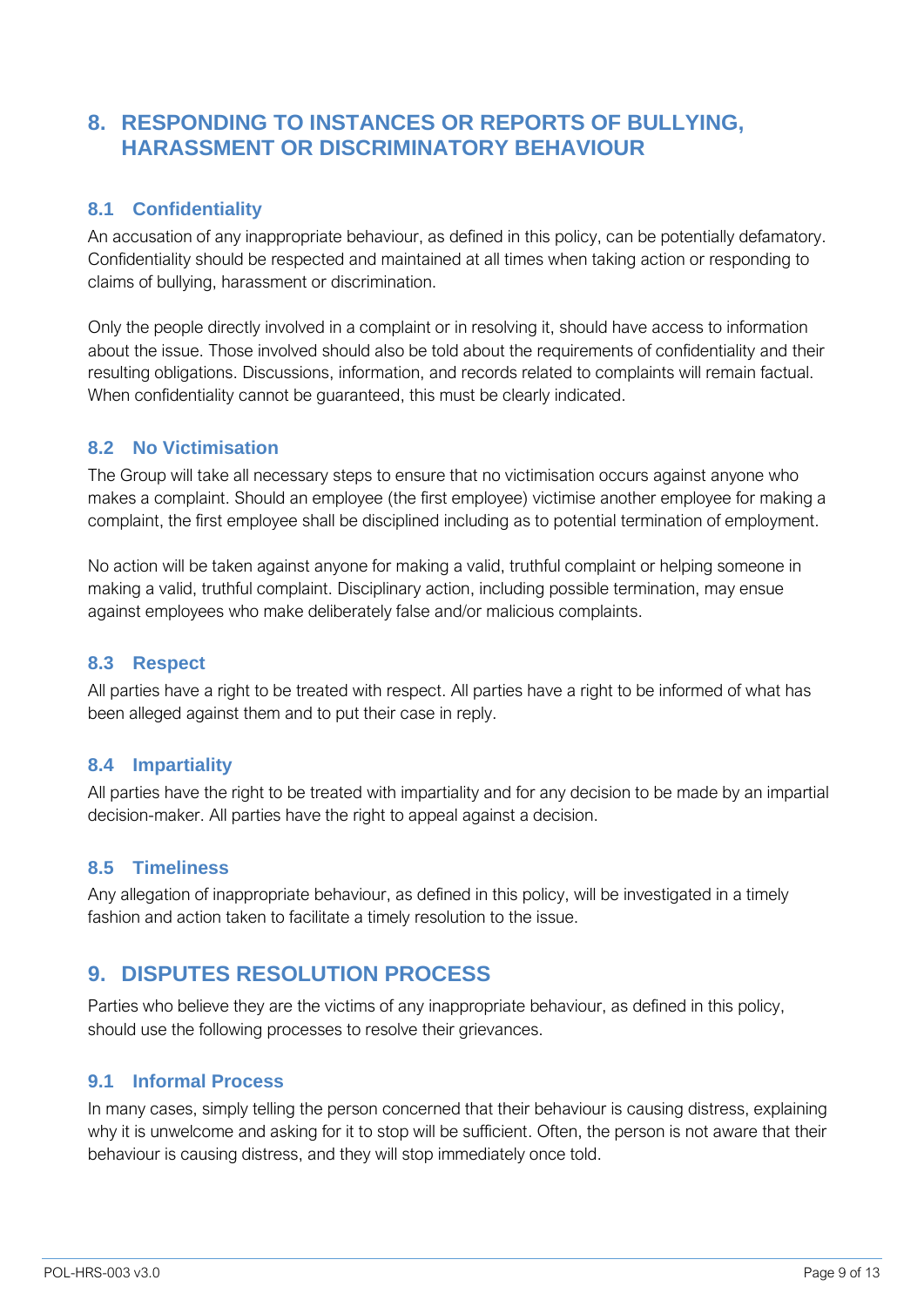You may decide to:

- personally approach the person or people involved to resolve your concerns by notifying them that their behaviour is unwelcome or unacceptable and that it should stop immediately and not occur again;
- − speak to your manager or Human Resources (HR) to discuss your concerns; or
- − write a letter to the alleged offender, telling them that their behaviour is unwelcome or unacceptable and that it should be stopped immediately and not occur again.

#### <span id="page-9-0"></span>**9.2 Formal Process**

If a complaint cannot be resolved by direct discussion, or you do not feel comfortable addressing the issue face to face, a formal complaint must be made in writing to HR.

#### Stage 1 – Investigation

Following the written complaint, HR may investigate any allegations. As part of the investigation, you, the person against whom the allegations have been made (the respondent to the complaint), and any witnesses, will be interviewed separately. The respondent to the complaint will be provided with a summary of the allegations made.

Depending on the circumstances of the complaint, the respondent to the complaint and other employees involved in the investigation, may be stood down from their duties and sent home on full pay during the period when the investigation is being carried out. All investigations will follow the relevant Group investigation procedure.

#### Stage 2 – Resolution

If a complaint is found to be unsubstantiated, no further action will be taken against the respondent to the complaint. If no further action is to be taken, the reason for this decision should be explained to both parties.

If a complaint is substantiated, the possible outcomes include, but not limited to:

- − mediation this is a process where parties are brought together to try and reach agreement as to how the complaint should be resolved. Mediation provides the opportunity for a good working relationship to be re-established between the parties;
- − an apology from the respondent to the complaint;
- − agreed forms of future behaviour;
- − action to redress the behaviour the subject of the complaint;
- − transferring either of the parties to a different work location; or
- − taking disciplinary action against the respondent to the complaint.

A combination of the above outcomes may be used.

Disciplinary action may include: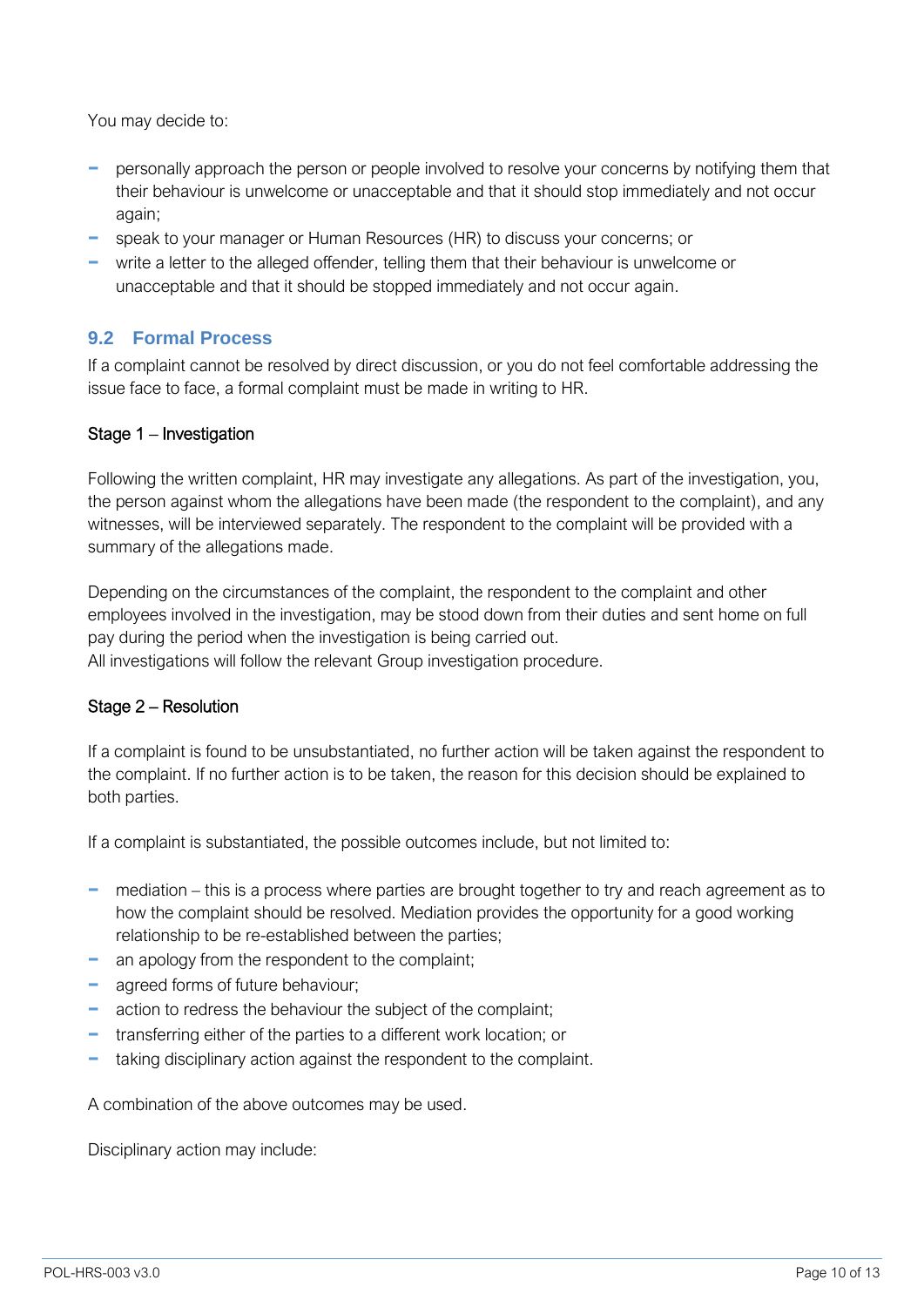- − issuing a verbal or written warning;
- − downgrading the person's position, status or responsibility; or
- − terminating the employment or engagement of the respondent, either with notice or summarily without notice.

When an outcome has been arrived at, the decision and action to be taken will be communicated in writing to the respective parties. The overall process should not normally exceed 30 working days.

#### <span id="page-10-0"></span>**9.3 Withdrawing a Complaint**

Complaints may be withdrawn at any time. In most cases, if you withdraw a complaint then no further action will be taken. Where, however, the Group suspects that a breach of this policy has occurred then the Group reserves the right to investigate any such breach.

#### <span id="page-10-1"></span>**9.4 False Accusations, Vexatious Complaints and Defamation**

If a person intentionally makes false allegations that another person has engaged any inappropriate behaviour as defined by this policy, then that person may be defaming the other person. It is therefore very important that all complaints of unacceptable conduct are based on truth and fact.

Intentionally false accusations, or allegations that are found to be unsubstantiated because they are of a frivolous or vexatious nature will be viewed seriously and, where found to be intentional or malicious, may result in the Group taking disciplinary action.

## <span id="page-10-2"></span>**10.POLICY IMPLEMENTATION**

#### <span id="page-10-3"></span>**10.1 Breach of this Policy**

Failure to comply with the principles of this policy could result in appropriate disciplinary actions, including termination. Additionally, individuals may be subject to loss of Group access and privileges.

#### <span id="page-10-4"></span>**10.2 Policy Review**

The CEO will monitor the effectiveness and review the implementation of this policy, considering its suitability, adequacy and effectiveness. Any improvements identified will be made as soon as possible.

All employees are responsible for the success of this policy and should ensure they use it to disclose any suspected wrongdoing.

Employees are invited to comment on this policy and suggest ways in which it might be improved. Comments, suggestions, and queries should be addressed to the Group Secretary.

This policy will be reviewed annually by 20 December.

#### <span id="page-10-5"></span>**10.3 Dissemination of Policy**

A copy of this policy will be provided to each employee upon commencement of employment and additional copies will be made available upon request.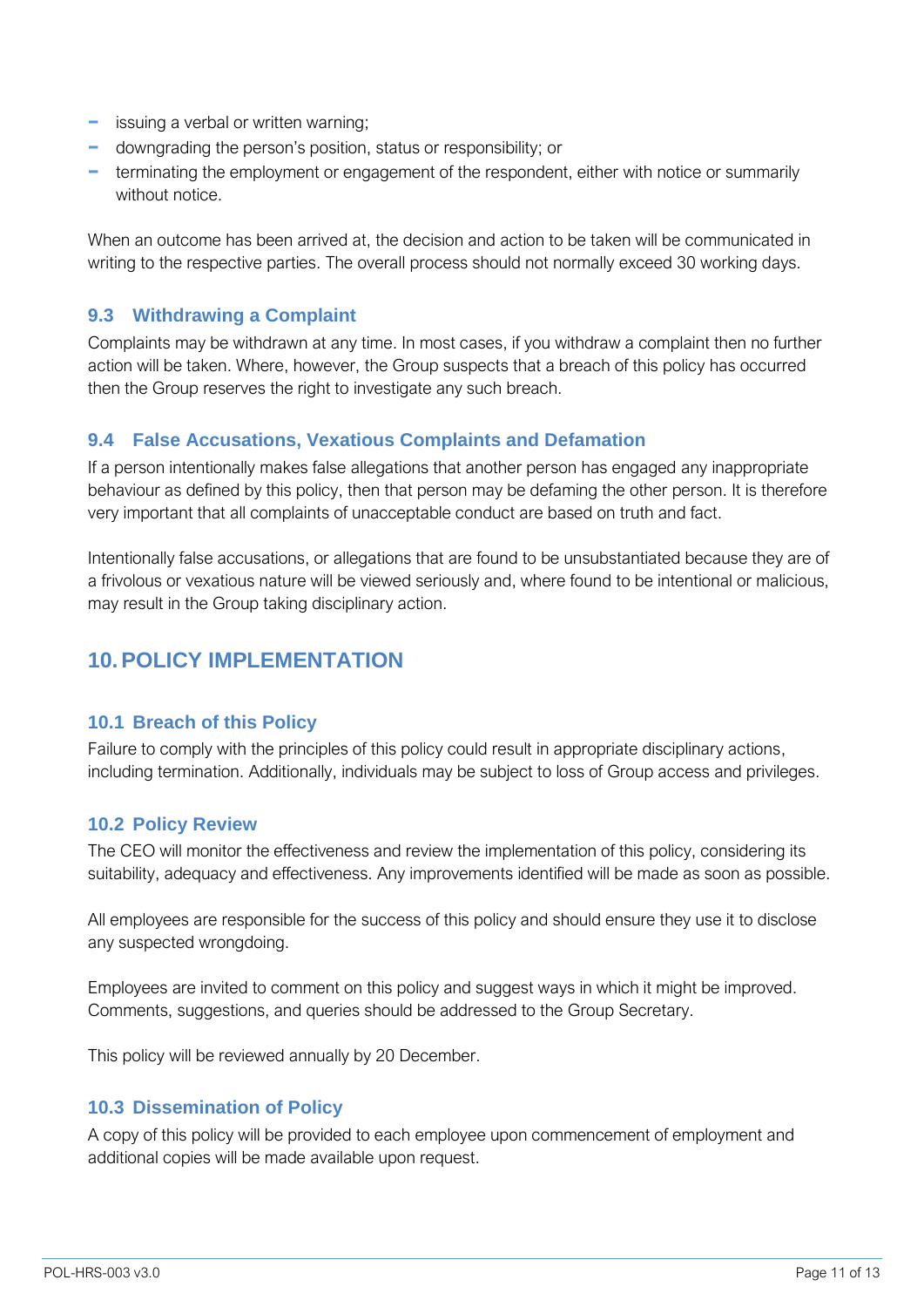#### <span id="page-11-0"></span>**10.4 Related Documents**

#### <span id="page-11-1"></span>**10.4.1 Legislation**

- (i) Age Discrimination Act 2004 (Cth)
- (ii) Australian Human Rights Commission Act 1986 (Cth)
- (iii) Disability Discrimination Act 1992 (Cth)
- (iv) Disability Services Act 1993 (WA)
- (v) Equal Opportunity Act 1984 (WA)
- (vi) Occupational Safety and Health Act 1984 (WA)
- (vii) Racial Discrimination Act 1975 (Cth)
- (viii) Sex Discrimination Act 1984 (Cth)
- (ix) Gender Reassignment Act 2000 (WA)
- (x) Workplace Gender Equality Act 2012 (Cth)
- (xi) Racial Hatred Act 1995 (Cth)
- (xii) Fair Work Act 2009 (Cth)

#### <span id="page-11-2"></span>**10.4.2 Related Policies**

- (i) POL-HRS-005 Code of Conduct Policy
- (ii) Grievances and Disputes Policy
- (iii) POL-HRS-002 Diversity and Equal Opportunity Policy

Jamie Cullen Group CEO

14 September 2021